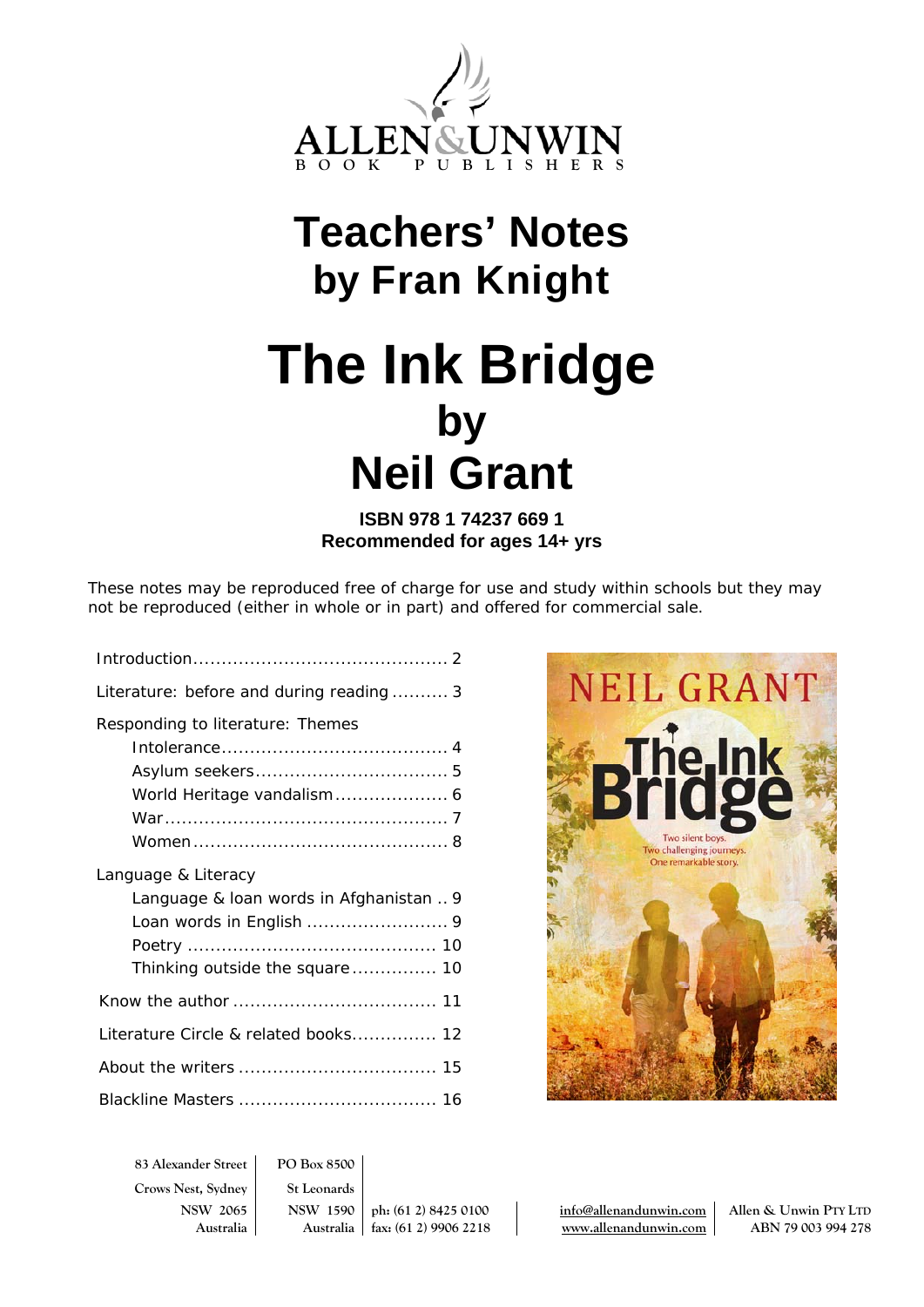## **INTRODUCTION**

Told in three parts, the stories of two young men, one a selective mute and the other physically mutilated so that he can no longer speak, come together as one seeks asylum in Australia and the other grudgingly attempts to work rather than return to school after a family tragedy has overturned his life.

Omed's story begins the book, reflecting the cruelty and injustice which stalks countries where the rule of law has broken down and the government has been taken over by religious zealots. He and his friend watch as the Taliban blow up the Stone Statues, the famous Buddhist statues in Afghanistan which provided a small living for some people in the area. But Zakir is hit by some of the flying stone debris from the blast and is killed, enraging Omed to distraction. Without thought he attacks the men who triggered the explosion and in response they cut out his tongue.

Later realising that the men will come and kill him, he flees his family, seeking refuge with a known people smuggler in his village. He is off on a journey that takes him to Australia.

Hec's story follows, and we see this traumatised boy not communicating with his father, the psychiatrist or his teachers and friends, rather, staying home alone. His father is at a loss and suggests that he works for a while enlisting the help of a friend he knew at primary school to take him on as a labourer in his candle factory. There he meets the other workers, many on visas, some asylum seekers, but all traumatised by what has happened to them. The racist foreman taunts the workers, and Hec takes a stand, and so develops an unusual relationship with Omed. Both mute, they learn to communicate. Through an odd set of circumstances Omed and his 'uncle' end up staying with Hec and his father, and at night, Omed takes Hec back to the candle factory to show him what really happens there. One night, after a terrible tragedy, the authorities become involved, the illegal smuggling racket is disbanded, and Omed is deported.

In the concluding section of this novel, Hec, now a 22 year old whose voice has returned, travels to Afghanistan to find out what has happened to his friend.

*The Ink Bridge* is an intriguing novel, showing the reader the complex issues which dog the lives of those trying to find a safer life for themselves. Omed's story will tug at the hearts of all readers, to be so cruelly treated in such a random fashion is gut wrenching, and his and the stories of those he meets along the way will add to the knowledge of students about the people who seek asylum in Australia. Hec's story too parallels Omed's to a degree, and their coming together impels Hec to take a stand and speak up. It is this which forces him to throw off his depression and take hold of his life for himself. The final section of the novel, where the two young men meet again brings the story to a satisfying conclusion, and one which will be much discussed.

#### **THE AUSTRALIAN CURRICULUM**

The Australian Curriculum is available online at <http://www.australiancurriculum.edu.au/Home>

The outlines of the three interrelated strands—Language, Literacy and Literature—can then be accessed.

Thus: Language is knowing about the English language; Literature is understanding, appreciating, responding to, analysing and creating literature; and Literacy is expanding the repertoire of English usage.

The notes for this book exemplify these three strands, ensuring that the work fits the criteria that these strands suggest.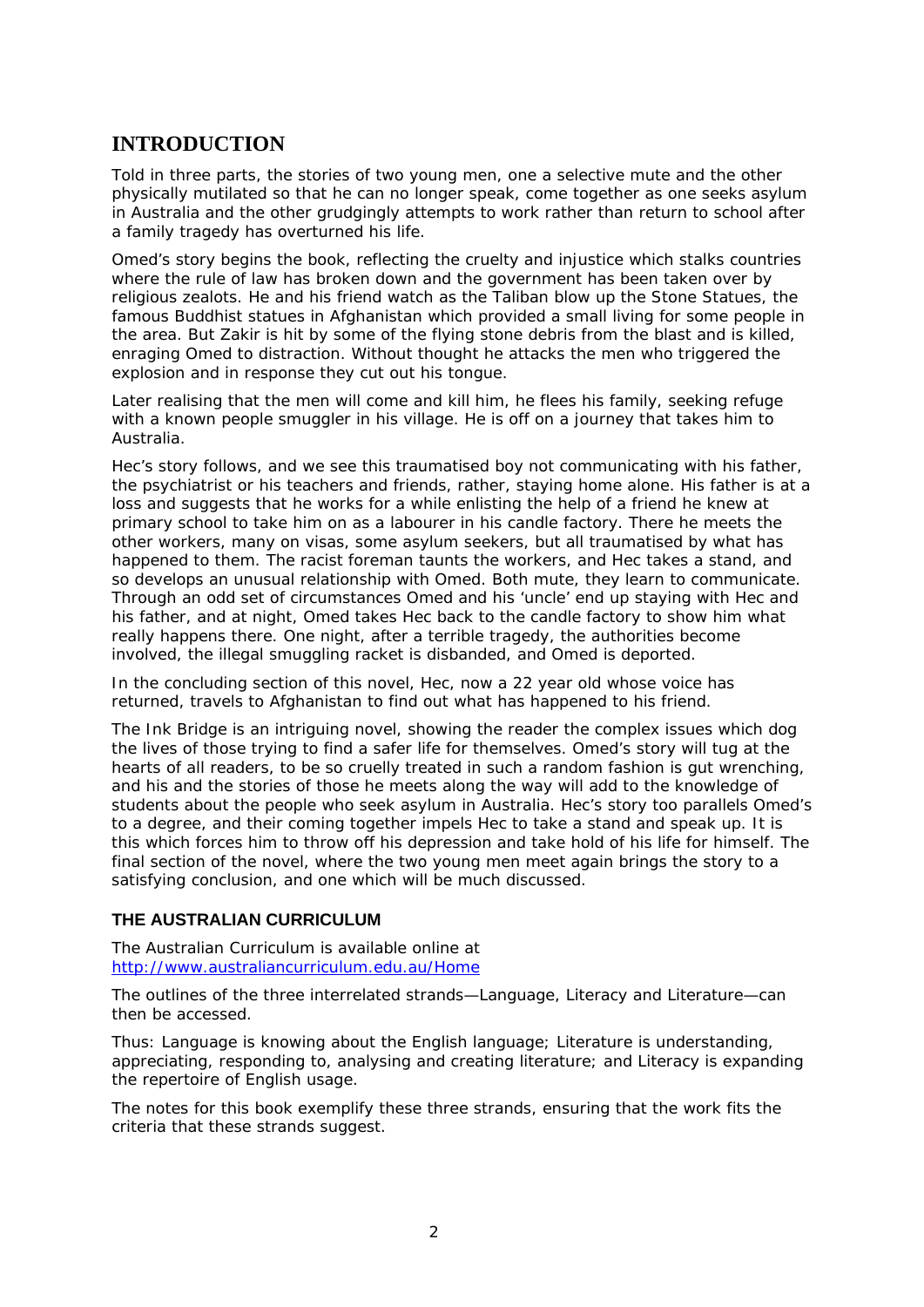## **LITERATURE**

#### **BEFORE YOU START**

#### **Classroom**

Set aside a large area of pin-up board space.

Have the class brain storm what they know about Afghanistan and Afghan people. Put their responses onto paper to have around the classroom, or set up a Wiki, or use the electronic white board to tabulate their ideas.

Hang a map of the Middle East in the classroom.

Have a map of the world and South East Asia ready for work.

Ask the class to collect any novels from the library about the Middle East (ask your teacher librarian to do a bulk loan for your classroom).

Collect any articles about the Middle East to pin up in the classroom.

Ask the students to access any websites about the Middle East which they think will help the class in its work. Have these displayed for all to see. Perhaps students could evaluate the website and add comments.

#### **Community**

Check to see if there are any refugee support groups your class can access in your area.

Check to see if there are support groups for people from the Middle East in your area.

List any Middle East shops/restaurants/places of worship that your class can access.

Are there any staff or friends of staff who would be happy to talk to your class about their experiences?

#### **Wider community**

Check out websites (particularly government funded) which support Afghan people in Australia.

| Have each student take a map of the<br>Middle East to mark where the story<br>takes place. A significant number of<br>places are mentioned and should be<br>added to their maps. | Collect recipes of food that is<br>eaten in Afghanistan, or go to a<br>local Afghan restaurant or cafe<br>to check out the menu or buy<br>some food for the class.                      | Collect images of Afghanistan<br>to add to the display wall in the<br>classroom.                                        |
|----------------------------------------------------------------------------------------------------------------------------------------------------------------------------------|-----------------------------------------------------------------------------------------------------------------------------------------------------------------------------------------|-------------------------------------------------------------------------------------------------------------------------|
| Collect images of Afghan people to<br>add to the display wall.                                                                                                                   | Collect Afghan clothing to<br>display (some students may<br>have some, or there may be a<br>shop in your area)                                                                          | Use Wikipedia to find out what<br>has happened to Afghanistan<br>in the recent past.                                    |
| Have each student or group of<br>students draw a map of Afghanistan,<br>adding the main cities and towns,<br>rivers and mountains.                                               | Have each group check out<br>different aspects of Afghanistan<br>to present to the class (weather<br>and climate, topography,<br>currency, clothing, industries,<br>tourist venues etc) | Ask each group to prepare a<br>brochure about Afghanistan to<br>present to the class, showing<br>what they have learnt. |

#### **The Middle East**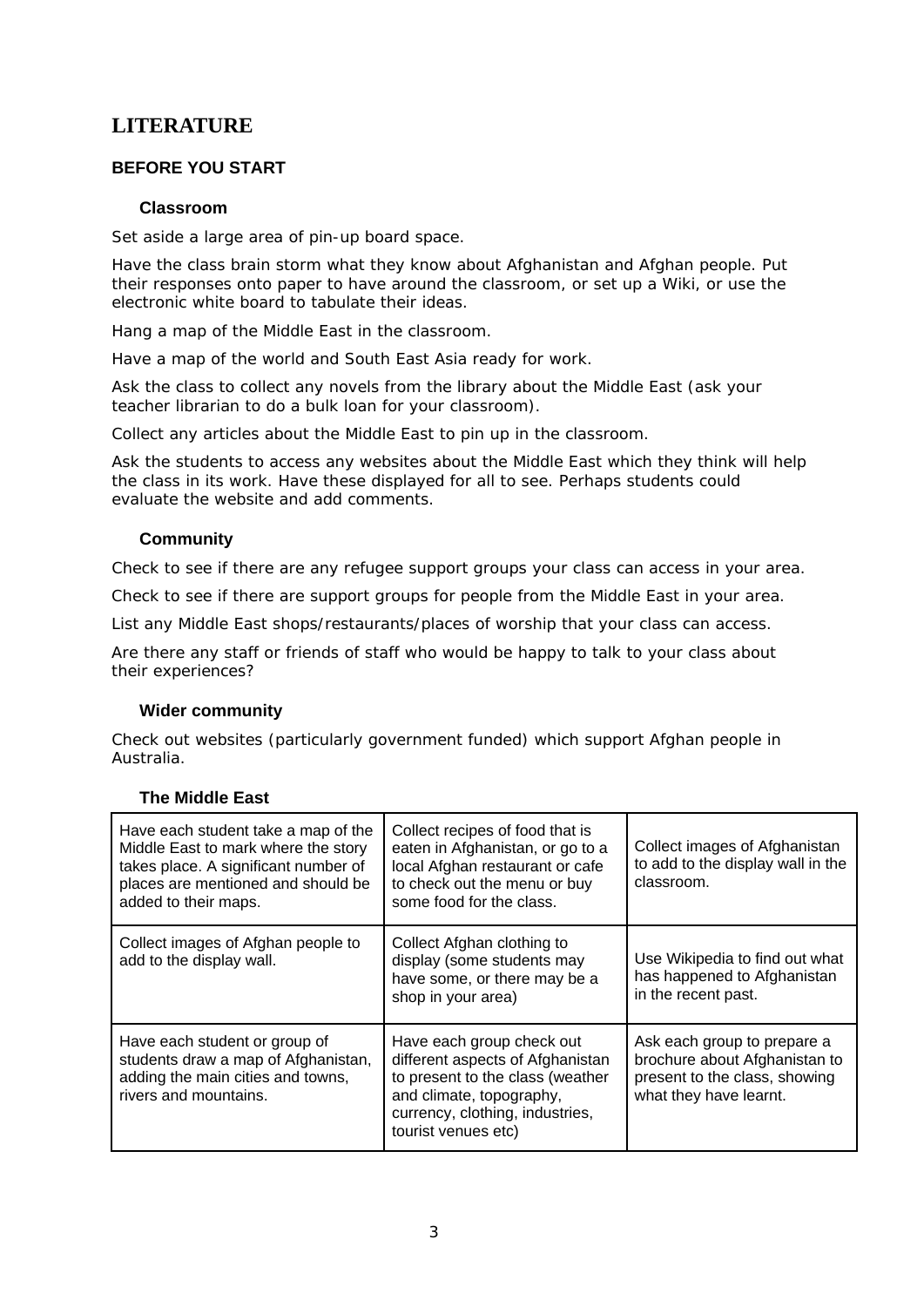#### **READING THE NOVEL**

Introduce the students to the novel, ensuring that they understand that there are sections which will be confronting and, at the same time, informative.

You may like to read the first chapter aloud, to get the students into the story and allow for any questions to be asked, and ideas shared.

Perhaps ask the students to keep a notepad in their book to jot down unfamiliar names, places and events to enable them to share their questions with the rest of the class.

Perhaps draw up a timeline with the class, allowing them to pace their own reading and discuss with the class.

Allow a lesson a week for the group to share what they have read, to go over chapters, events and ideas they may be unsure of and to do some of the work suggested.

## **RESPONDING TO LITERATURE: THEMES**

#### **INTOLERANCE**

Intolerance is shown at all levels of society and by all people. In the first chapters, the reader is introduced to the intolerance within Afghanistan under Taliban rule prior to the coalition invasion in late 2001, with tribal leaders handing out summary justice to people from another branch of their religion.

As Omed's story progresses we are shown intolerance in places that Omed's path takes him.

In Australia, we see the intolerance of the foreman at the candle factory who represents such Australians with their suspicion of anyone not Australian. Some Australians can be called xenophobic.

Ask students to follow one of the questions posed in the following table, to add to a class list of what *xenophobia* means and how it is manifested in the novel.

| What is the meaning of the word<br>xenophobia?<br>Use dictionaries, Wikipedia and<br>encyclopedias to find its meaning<br>and derivation.                     | What motivates the Taliban to<br>blow up the Stone People?<br>(Chapter One)<br>Why do they cut out Omed's<br>tongue?                                                                                                                         | Reread Chapter 2, about Omed's<br>father.<br>How did he come to be killed?<br>How does this reflect<br>xenophobia?                                                             |
|---------------------------------------------------------------------------------------------------------------------------------------------------------------|----------------------------------------------------------------------------------------------------------------------------------------------------------------------------------------------------------------------------------------------|--------------------------------------------------------------------------------------------------------------------------------------------------------------------------------|
| Sharia Law is mentioned several<br>times in the novel.<br>What is it?<br>What examples of its use are<br>shown in the novel?                                  | Why is Omed initially suspicious<br>of the Poet of Kandahar?                                                                                                                                                                                 | In Part Two, Chapter 2, we meet<br>Splinter the foreman at the<br>candle factory.<br>What is his attitude to the<br>workers at the factory?                                    |
| Splinter's generalisations about<br>the workers reflect some attitudes<br>prevalent in the world today.<br>What do his generalisations say<br>about Splinter? | Later in Part Two, Chapter 2, Hec<br>is watching a news program<br>about a town where refugees are<br>going to be living.<br>Paraphrase the arguments put<br>forward by some of the<br>townspeople in wanting and not<br>wanting them there. | In Part Two, Chapter 5, we see<br>an appalling sight of exploitation.<br>What has happened?<br>How have these people been<br>brought to Australia?<br>What may happen to them? |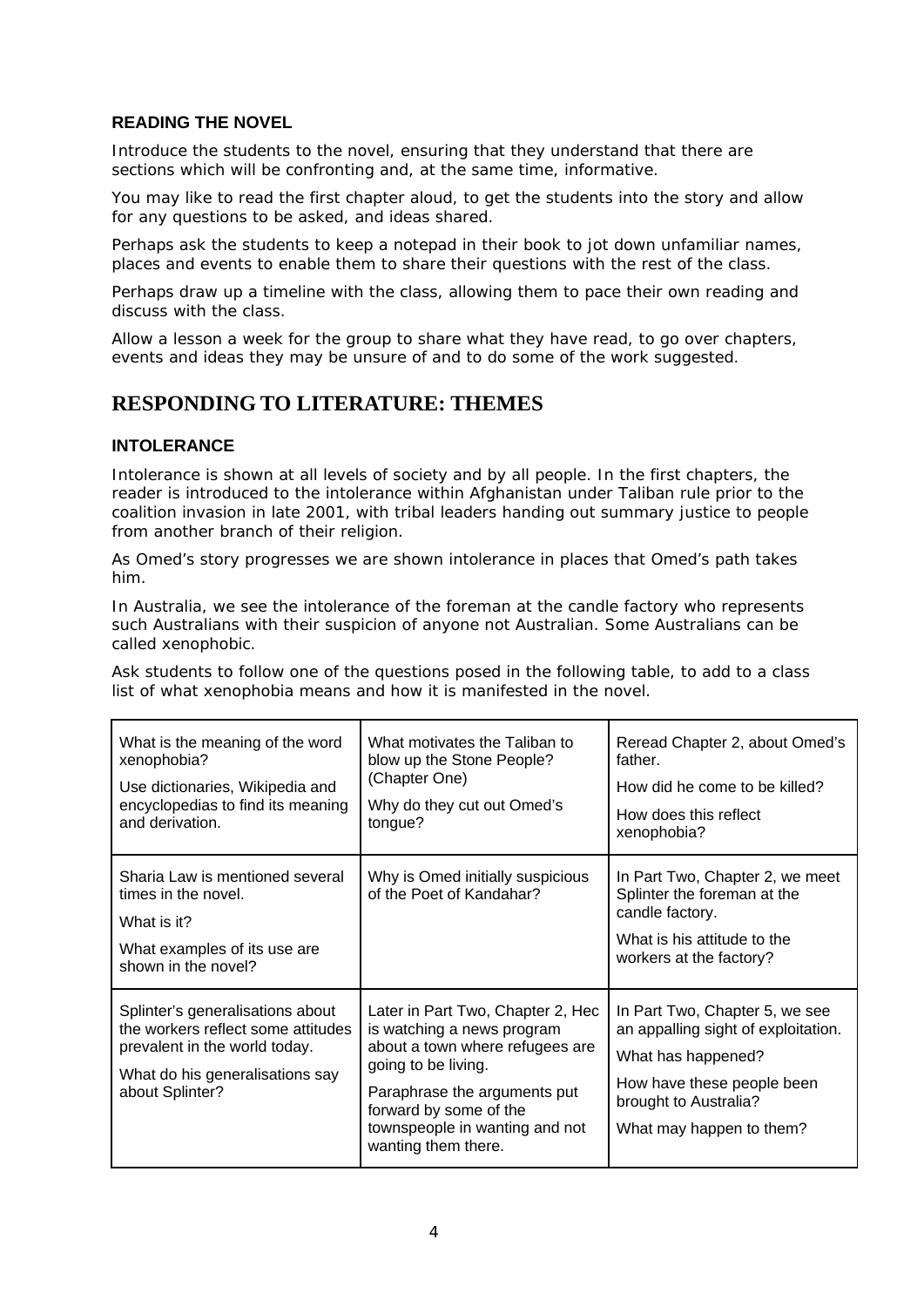#### **ASYLUM SEEKERS**

Note: This topic may raise some contentious issues and divided opinions in the classroom. Be prepared.

1. As Omed's story is revealed, take note of the reasons he needs to escape Afghanistan and the reasons of those he meets.

| The incident in the opening pages of<br>Chapter 1 reveals the reasons for<br>Omed's flight. | Reread Chapter One and put the details of the incident in<br>chronological order. What may have happened to his family? |
|---------------------------------------------------------------------------------------------|-------------------------------------------------------------------------------------------------------------------------|
| The Poet of Kandahar is in<br>Chapter 2 in the refugee camp with<br>Omed.                   | What does the poet tell Omed about his reasons to flee<br>Afghanistan? Why does he wish to go to Australia?             |
| Omed keeps meeting the Snake.                                                               | Why does the Snake wish to get to Australia?                                                                            |

2. As the novel is read, note all the different groups of immigrants to Australia that are mentioned.

| The man who picks up Omed and the<br>Snake near Maree after they escape<br>detention explains how he came to be<br>an Australian. (p 106) | Is this a common story? How many Afghans came to Australia<br>in the mid-nineteenth century? Where are their descendants<br>today? What part did they play in Australia's history? |
|-------------------------------------------------------------------------------------------------------------------------------------------|------------------------------------------------------------------------------------------------------------------------------------------------------------------------------------|
| The fisherman on the pontoon near the<br>West Gate Bridge.<br>(p 158)                                                                     | What is the story he tells of his decision to come to Australia?                                                                                                                   |
| Hec's family                                                                                                                              | Hec realises that he knows nothing of his background. Why is<br>this important?                                                                                                    |

3. As the novel is read, note the different stories of the people Omed mixes with in Australia, and their yearning for a better life.

| The woman and her children on the    | Why is she travelling to Australia? What happens to her and |
|--------------------------------------|-------------------------------------------------------------|
| boat to Australia                    | her children? Why does Omed feel guilty?                    |
| Omed works with a group of people on | Revisit Sami's story (p 148):                               |
| Temporary Protection Visas.          | Why does Sami see himself as different from the others?     |
| And others                           |                                                             |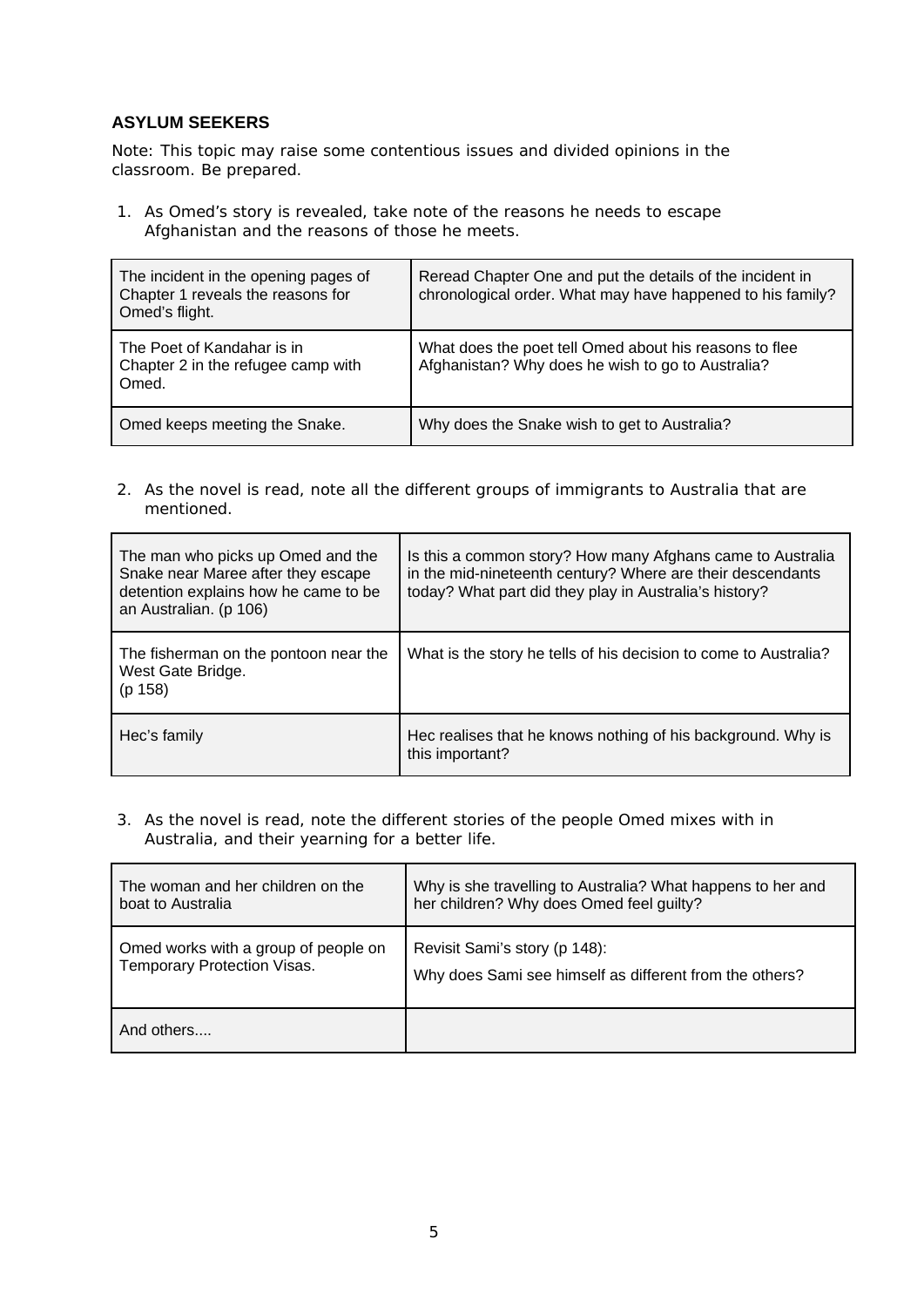4. It may be appropriate to look at the laws regarding asylum seekers as a class after the book is read. Put students into groups to research the websites and then come back to the class with their findings.

The Australian Human Rights Commission gives a large amount of information which will need some direction to the class to use. [http://www.hreoc.gov.au/human\\_rights/immigration/asylum\\_seekers.html](http://www.hreoc.gov.au/human_rights/immigration/asylum_seekers.html)

What is the difference between an asylum seeker and a refugee?

What are their human rights?

Where does the Commission's opinion differ from that of the Australian Government?

What examples are in the book of the authorities in Australia in action?

5. Neil Grant plainly shows the range of people who profit from the needs of asylum seekers, from the Snake to those in Lahore, Kuala Lumpur and Java who help the asylum seekers on their way and finally at the candle factory in Melbourne, where the Snake again has made contacts and pursued his trade of people smuggling.

#### **Writing a report (A report must be factual: who, what, when, where, why and how)**

Write a report on the activities of the Snake to present to the authorities who have caught him in Melbourne.

OR

Write a report about the activities of the people smugglers who put Omed on the boat in Lombok.

OR

Write a report on the activities of the manager of the candle factory, Merrick Hope.

#### **WORLD HERITAGE VANDALISM**

The opening sequence of the destruction of the Stone Statues caused outrage around the world. There is footage on YouTube about this destruction which can be accessed by your students.\*\*\* But be careful as looking up stone statues + destruction + Taliban also gave me footage of a stoning of a woman.\*\*\*

*From Kinglake to Kabul* (by Neil Grant and David Williams) gives a potted history of Afghanistan's invaders (pages 2-5) It may be helpful to have this background available for the class.

#### **Classwork**

| Reread the fist section of the<br>book where the statues are<br>destroyed | What information is given to the<br>reader about the stone statues? | What is their importance to the<br>region?         |
|---------------------------------------------------------------------------|---------------------------------------------------------------------|----------------------------------------------------|
| What has happened to them?                                                | Why did the Taliban blow them<br>up?                                | What opposition did they<br>receive?               |
| What is happening to the stone<br>statues now?                            | How did Omed and Zakir view<br>the destruction?                     | Why could the local people do<br>nothing about it? |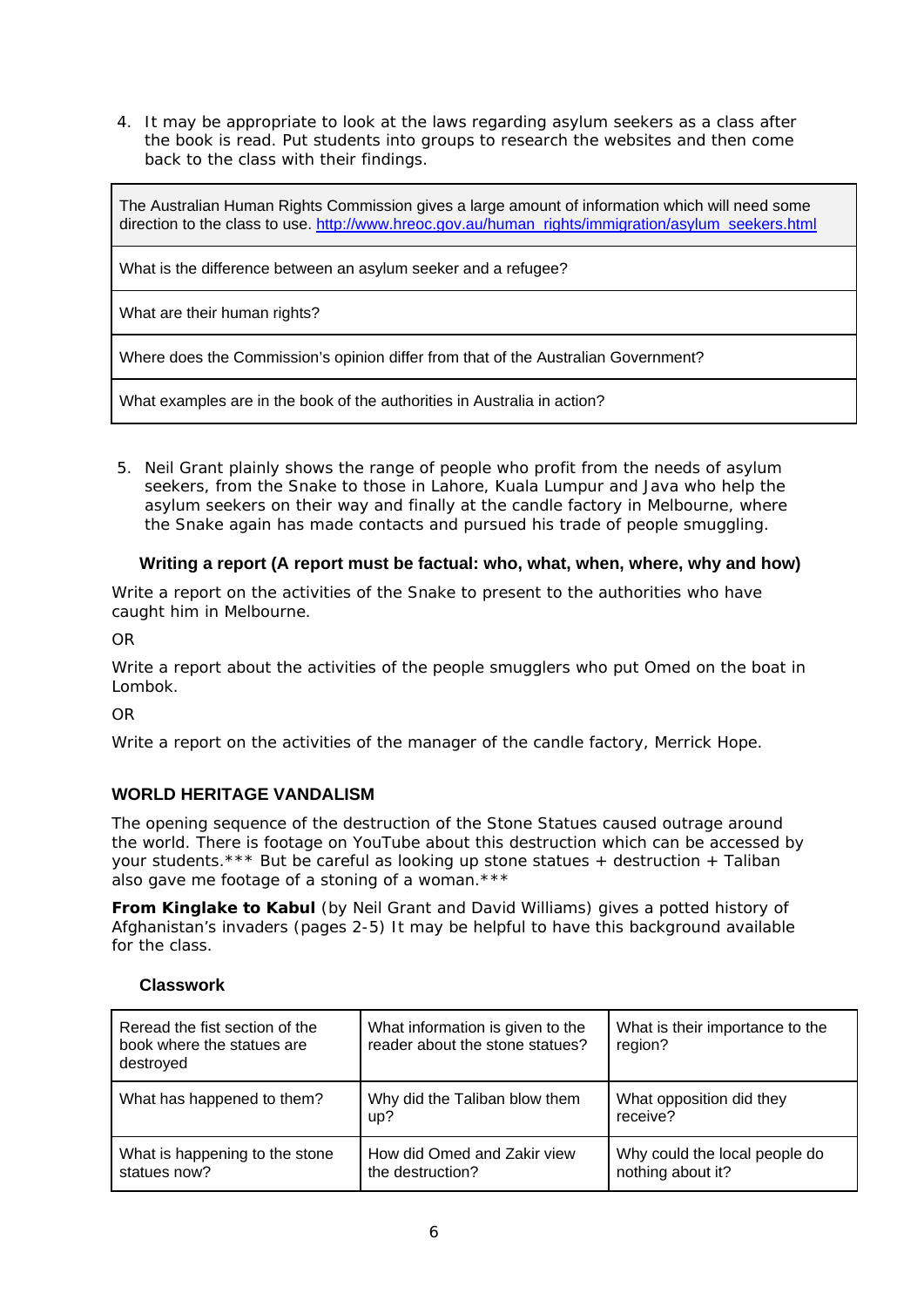Think of the world outrage if this had been the Pyramids of Egypt or the Golden Temple at Amritsar or the Sydney Harbour Bridge. But how can these be protected?

#### **Classwork**

| Some sites around the world are                                                                                                                       | The United Nations has collated                                                                                | The United Nations has collated                                                                      |
|-------------------------------------------------------------------------------------------------------------------------------------------------------|----------------------------------------------------------------------------------------------------------------|------------------------------------------------------------------------------------------------------|
| considered as belonging to                                                                                                                            | lists of the Seven Ancient                                                                                     | a list of World Heritage Sites (930                                                                  |
| everyone. Compile a list of these                                                                                                                     | Wonders of the World, and the                                                                                  | in all).                                                                                             |
| sites - the class could brainstorm                                                                                                                    | Seven Modern Wonders of the                                                                                    | http://en.wikipedia.org/wiki/World                                                                   |
| this.                                                                                                                                                 | World.                                                                                                         | <b>Heritage Site</b>                                                                                 |
| Check the World Heritage<br>websites to find how many are on<br>the official list and compare this<br>with the one the class<br>brainstormed earlier. | Read particularly the section<br>called The legal status of heritage<br>sites, on the Wikipedia site<br>above. | What can the United Nations do<br>when a government or terrorists<br>attempt to destroy such a site? |

#### **WAR**

War is ever present in Part One, Omed's story, and although not with the same intensity as Part One, Part Three certainly reflects the vestiges of war.

#### **Class work**

Revise the history at the start of **From Kinglake to Kabul** (pp. 3-6). This potted overview of thousands of years of Afghanistan's history shows just how their country has been framed by war. For more detail, go to the USA Department of State's website at <http://www.state.gov/r/pa/ei/bgn/5380.htm>

- 1. Draw up a timeline of the wars that have ravaged Afghanistan.
- 2. What have been the results of these wars?
- 3. Why did Russia invade? What is the legacy of this war?
- 4. Can Afghanistan's unsettled nature be attributed to decades of war?
- 5. What are the physical legacies of these wars?
- 6. How has Afghanistan's geographical position dictated its history?
- 7. What vestiges of war do your read about in **The Ink Bridge**?

#### **Individual work**

Comparing stories in **The Ink Bridge** with personal stories in **From Kinglake to Kabul.** 

- 1. Reread some of the stories in **From Kinglake to Kabul**.
- 2. Can you find instances of similar stories told in **The Ink Bridge**?
- 3. Evaluate the differences between each telling.
- 4. How does each affect the reader?
- 5. Which is more successful in telling the reader what the effect of war upon the individual is like?
- 6. Why do you think this is?

#### **Saving Private Sarbi**

A fascinating side story of war in Afghanistan occurred two years ago when Sarbi, an Australian sniffer dog, was missing, presumed killed, after a battle with the Taliban. She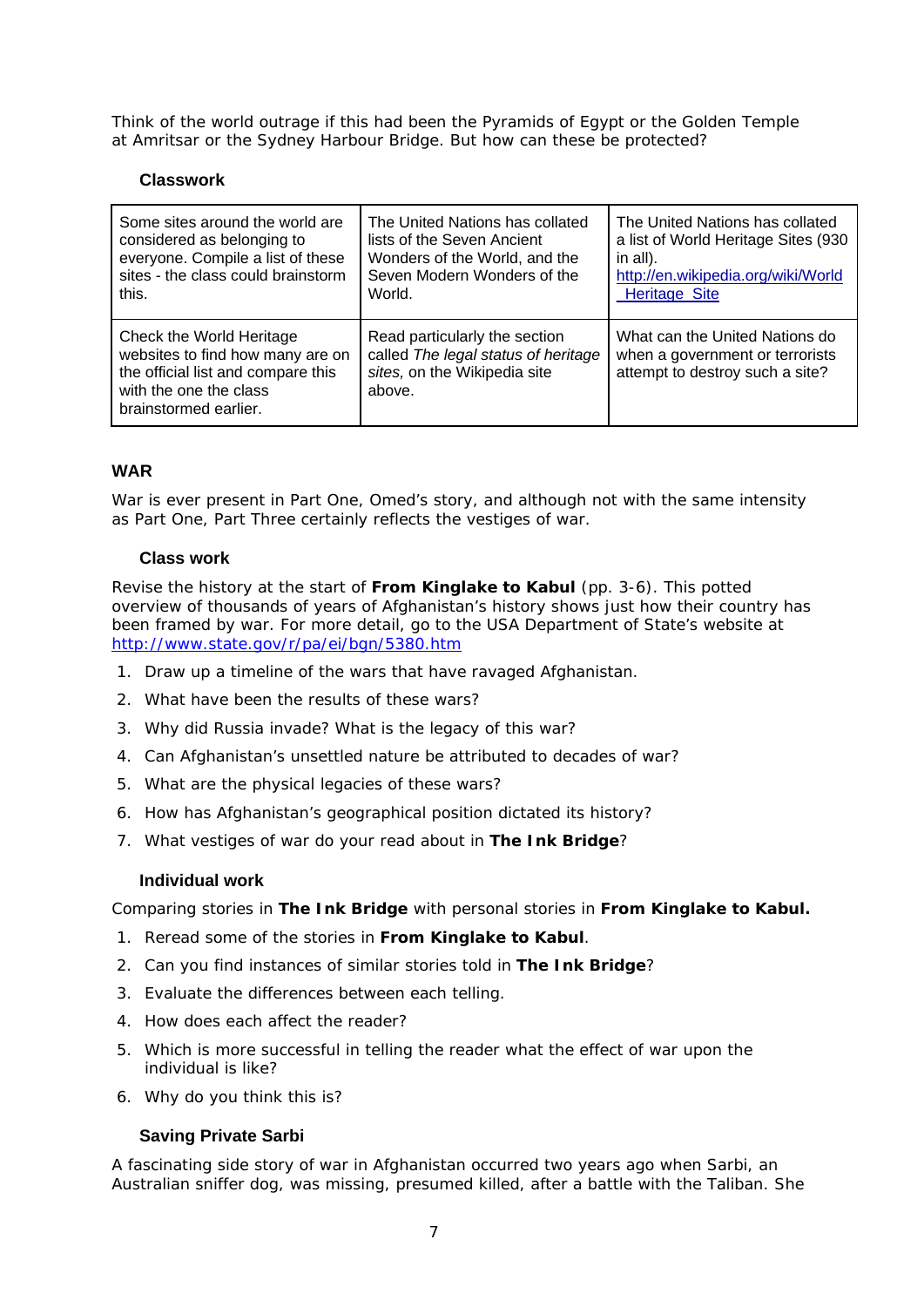was found 14 months later and awarded several military honours and is now the subject of a book, **Saving Private Sarbi** by Sandra Lee (Allen and Unwin, 2011)

Apart from its obvious interest to all animal lovers, the book, **Saving Private Sarbi**  gives a background look at the war in Afghanistan, the dangers not only facing our troops, but the ordinary people, and the work of the specialised sniffer dogs and their handlers.

Sarbi now has a Facebook page and a page on the Australian Government website <http://www.defence.gov.au/sarbi/index.htm>

#### **Class work**

- 1. An account of the story can be found at the BBC site <http://news.bbc.co.uk/2/hi/8356224.stm>(put this up on the electronic whiteboard to read and discuss with the class)
- 2. With all the horror of the war and its effect on ordinary people trying to live out their lives, discuss why this story was given so much publicity?
- 3. Students may like to debate a topic around the story of Sarbi. Possible topics are:
	- Saving Sarbi was a waste of tax payer's money.
	- There are more important things to concentrate on than a dog.
	- Sarbi is an inspiration to us all.
	- The cost of training and keeping Sarbi is more than justified.

#### **Group work**

Some students may like to read sections of the book, sharing the story in a reading circle, or using the book as one of the Literature Circle books.

#### **WOMEN**

A less obvious theme within the book which interested me was that of women. There are women presented in the book whose situations are quite different.

- Omed's mother
- Hec's mother
- Hec's tour guide, Arezu (Part Three)
- Omed's sister, Leyli, (Part Three, Chapter 3)

#### **Individual work**

Reread the sections above which tell the reader about these women characters. Choose one woman who appeals to you.

- 1. Fill in the six-box proforma (BLM 1) found at the end of these notes, filling it with information about one of the women.
- 2. Use the information gathered to write a report about that woman and her life.
- 3. Some of the stories in **From Kinglake to Kabul** also give glimpses of women's lives in Afghanistan today.
- 4. Use these stories to compare your life with one of theirs.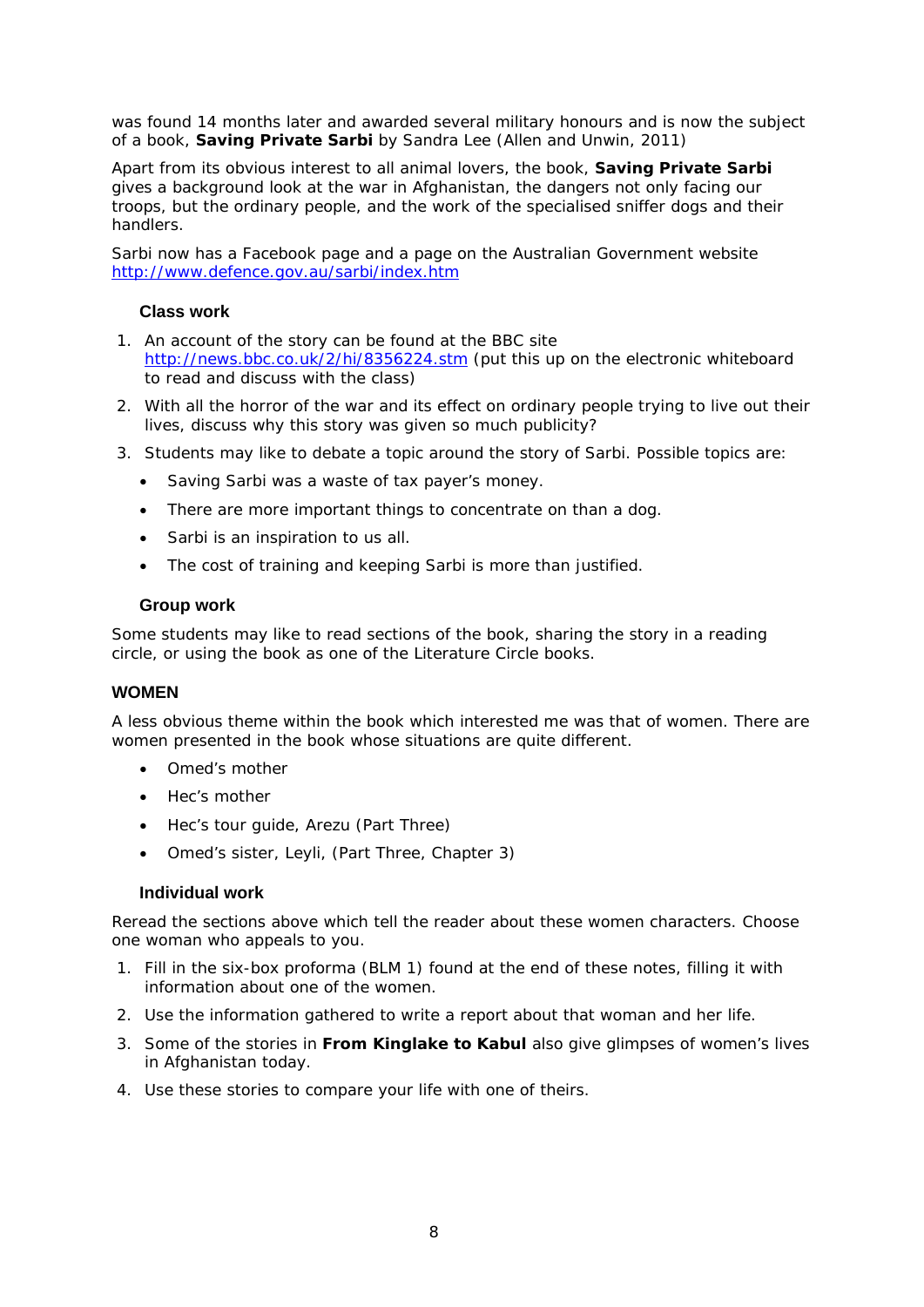## **LANGUAGE**

#### **LANGUAGE IN AFGHANISTAN**

Two official languages are used in Afghanistan, Persian (Dari) and Pashto. Wikipedia's entry about Afghanistan includes a section on language which will give some background to this exercise.

<http://en.wikipedia.org/wiki/Afghanistan>

Neil Grant uses the Dari language throughout his novel, expecting in the main that the reader will be able to elicit the meaning from the context.

Examples are on page 3 *badam*, or page 14, *chaikhana*, where we can understand from the context what each is.

#### **Whole class work: Create a glossary**

When the class comes across words that are in a different language or are specific words uncommon to the reader (Mujaheddin, for example) ask the reader to note the word and its meaning (perhaps set up a Wiki so that all the students can add words to the list as they read, on line)

When the class has finished reading the novel, these words can be collated to make a glossary for the novel. The glossary could be used as a word guide for other readers or part of a display done by the class when the work is complete.

#### **Words from Afghanistan that are used in the English language**

#### [http://en.wikipedia.org/wiki/List\\_of\\_English\\_words\\_of\\_Persian\\_origin](http://en.wikipedia.org/wiki/List_of_English_words_of_Persian_origin)

This is an interesting article on Wikipedia that details many of the words from Persian, now used in the English language. Some are very well known, others are not, and it is interesting to see that this writer has included proper nouns. Words like *balcony* and *kiosk*, *Iran* and *China*, are included in the list.

Some students may like to look more closely at the list and put up a list of common words used, or of proper nouns used around the world to designate places we hear about many times.

Some students may like to speculate why so many of these words have been incorporated into the English language.

#### **English words now used in languages other than English**

It is always a surprise watching a foreign language film, to hear English words in the middle of that language. A Danish television series recently on SBS always surprised me with words like *OK*, *hello*, *goodbye*, *thank you*, *cell phone*, *radio* etc.

Think about why these words are commonly used instead of the Danish words. Have you noticed any English words being used by Afghan people on the news on TV?

- What words might be the ones so commonly used?
- Think about the children. What words might they pick up quickly in their contact with American and Australian soldiers?
- In Chapter One, Omed had learnt words from the tourists who came to see the Stone People. How common do you think this might be?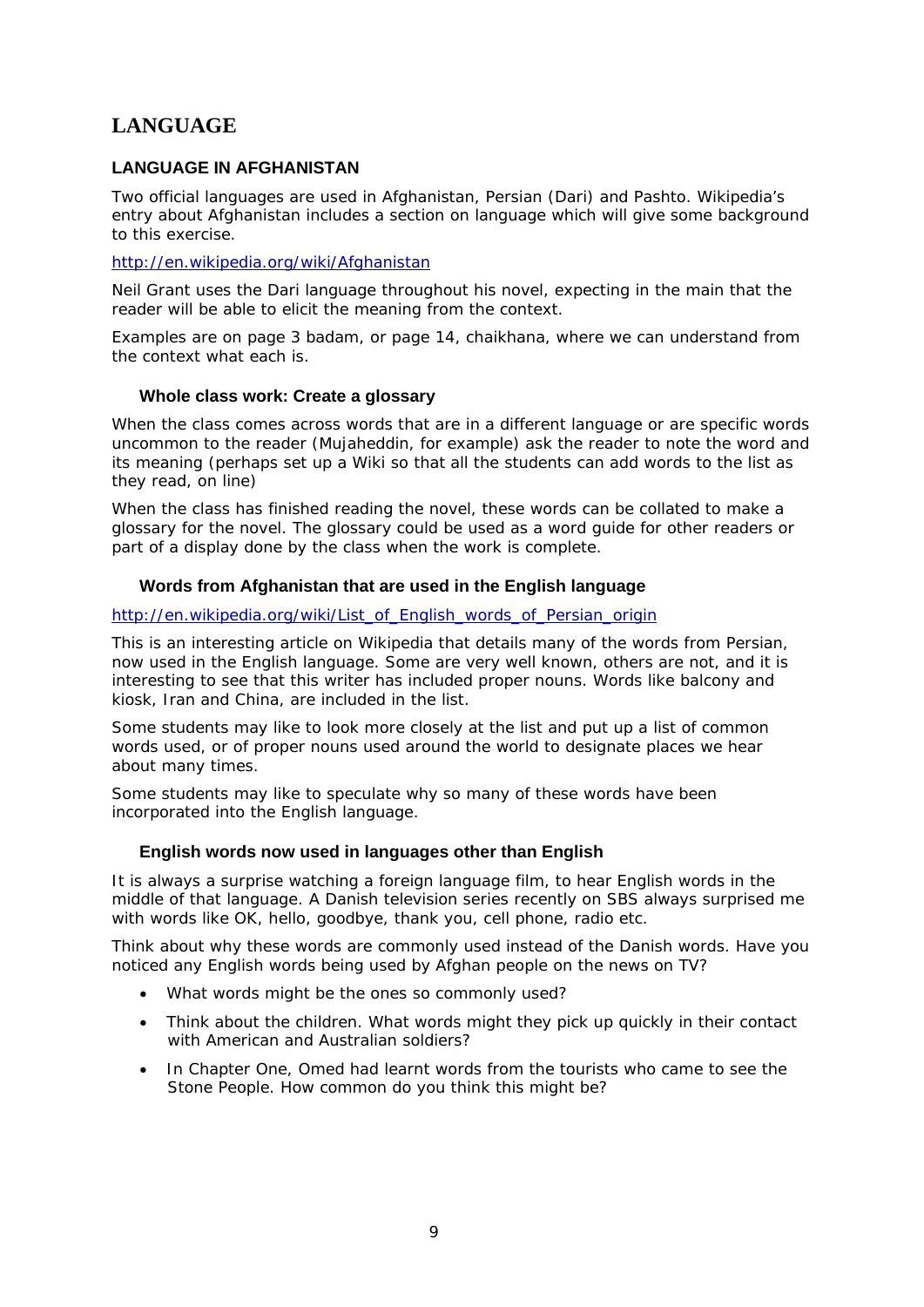#### **POETRY**

Neil Grant includes poetry in his book, especially in Chapter 2, where Omed shares a tent at the refugee camp with a poet.

1. One of Persia's famous poets, known widely in the west, is Omar Khayyam.

[http://en.wikipedia.org/wiki/Rubaiyat\\_of\\_Omar\\_Khayyam](http://en.wikipedia.org/wiki/Rubaiyat_of_Omar_Khayyam)

Many stanzas from this poem are well known. He is famous for having written over 1000 rubaiyat or quatrains, and was first translated into English in the seventeenth century and then more famously by Edward Fitzgerald in the nineteenth century. He is revered for his imagery and economy of style, alliteration and themes. The rubaiyat, or ruba, contains four lines in a particular rhythmic scheme.

- a) When did this man live?
- b) What else was he famous for?
- c) Why is he remembered in the West?
- d) Find several of his quatrains, and work out the rhythmic nature of the lines.
- e) Are there poets you know of who use the quatrain form?
- f) Find some examples of the quatrain form being used in English. (you can find examples on the Wikipedia site, <http://en.wikipedia.org/wiki/Quatrain> which deals with quatrains)
- g) Find some of the poems mentioned in the Wikipedia article on quatrains. Perhaps learn one as an example to read out aloud to demonstrate the quatrain form.
- h) Practice the form to write some of your own.

2. In the companion book, **From Kinglake to Kabul**, some of the work done by the students in both those communities is poetic.

Relook at some of their work.

(The three-lined poems by some of the Australian students are known as haiku. <http://en.wikipedia.org/wiki/Haiku>)

- Can you find any poems in this book from the Afghan students?
- How different is this poetry?
- Can you explain the difference to another member of your class?

#### **THINKING OUTSIDE THE SQUARE**

1. After reading the novel, discuss what happens to Omed and Hec at the end of Part Three. Then choose one of the following writing activities:

- write an editorial about their lives after their meeting;
- write a letter back to Melbourne from Hec to his father;
- add an extra chapter telling what happens to the two young men;
- write a letter or long email from Omed to Hec's father.

2. Why has the author called the novel, **The Ink Bridge**? Revise the sections in the book where bridges are spoken of. What other titles could have been used? Justify Grant's use of **The Ink Bridge** as a title.

3. Some asylum seekers see the people smugglers as their saviours. Are there any such stories on the Internet? One I found that was brief and to the point was the article by Bob Ellis <http://www.abc.net.au/unleashed/30770.html>which made me rethink what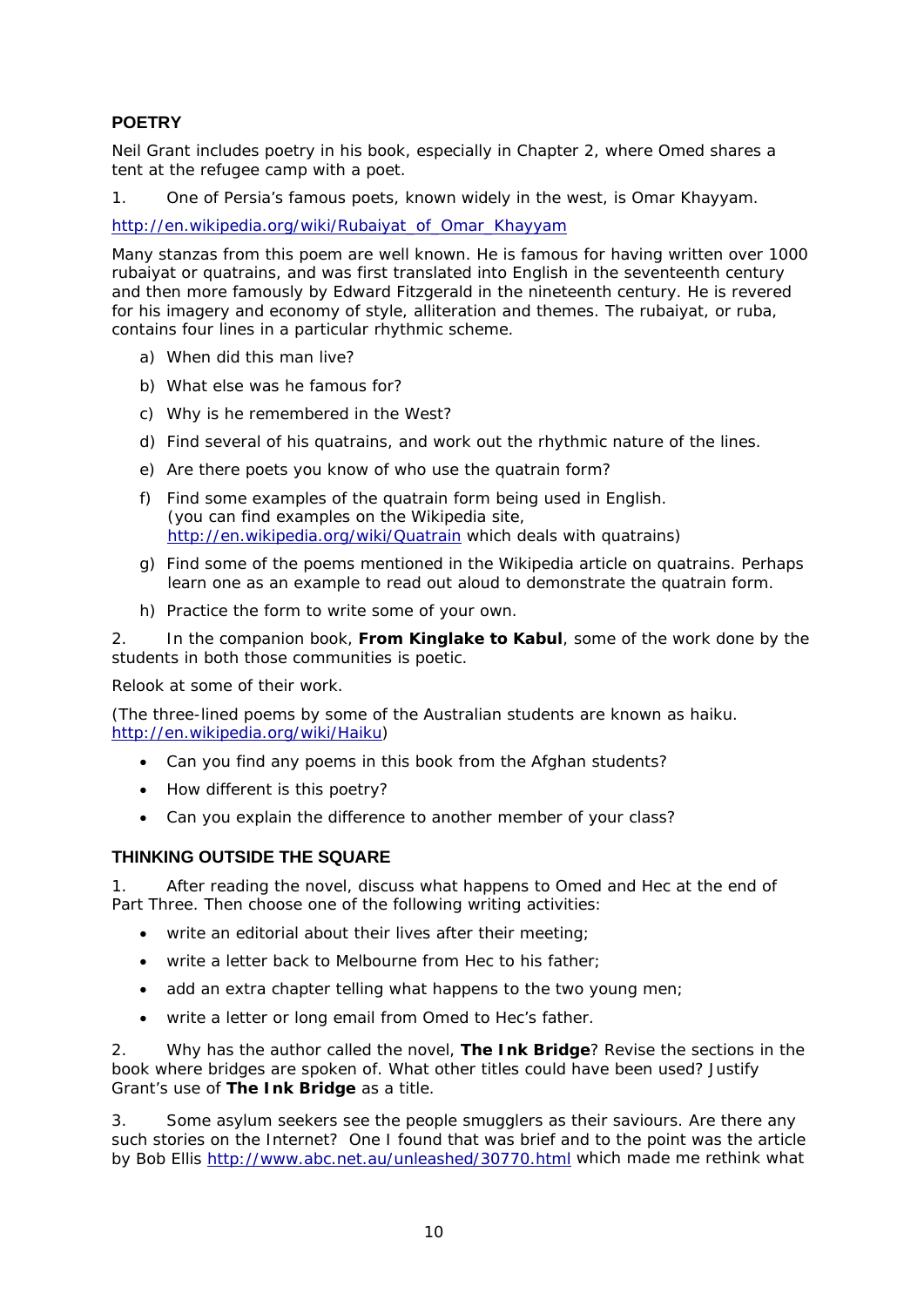I had heard. You may like to read it and others and present an argument to the class that people smugglers are neither heroes nor villains.

4. Take a closer look at Shaun Tan's **The Arrival**. Can you link any of the images found in that book to the characters in the novel, **The Ink Bridge**? You may like to enlarge some of the images and display them with a title that relates to **The Ink Bridge.** 

- 5. Take a close look at the cover of the book. How has it been produced?
	- What image does this cover present to you? Do you think it successfully conveys the ideas of the book to its audience? Would it impel a reader to pick up the book?
	- Given the opportunity, what sort of cover would you have designed for this book?

## **KNOW THE AUTHOR: NEIL GRANT**

<http://www.neilgrant.com.au/> takes you to Neil Grant's homepage, which contains his biography, blog from Afghanistan in 2009, Youtube clips, a list of novels and his contact details. The website is fascinating, enabling the reader to gain an insight into Neil's background and motivations. To summarise:

Neil Grant was born in Glasgow and came to Australia at thirteen years of age.

He has backpacked through India, Yugoslavia, the United Kingdom, Israel, Malaysia, Thailand and Sri Lanka and has worked as an instrument sterilizer, a cook, a brickie's labourer, a roof-tile reclaimer, a carrot picker and a tree planter to support his travel, but all with the aim of becoming a writer.

All three of his novels have centred on journeys. The first, **Rhino Chasers** (Allen and Unwin, 2002) is about three surfers following their dream along the Australian coastline once they finish school. The second, **Indo Dreaming** (Allen and Unwin, 2005) has surfers in Indonesia following their dream of sun, surf and sand, and the third, **The Ink Bridge** (Allen and Unwin, 2012) follows the lives of two young men, one an Afghan asylum seeker, and the other a selective mute living in Melbourne. Their paths cross.

**The Ink Bridge** was written with a grant awarded from the Australia Council for the Arts in 2005 to write a novel about the refugee situation in Australia. Neil travelled to Afghanistan in 2009 to research this project. The resulting novel is set primarily in suburban Melbourne and in Bamiyan, Afghanistan.

As a result of a writer-in-residence at Kinglake High School, Neil worked with the English teacher, David Williams, in encouraging the students to write of their experiences during the bushfires, and link up with similarly traumatised students in Afghanistan. The book, **From Kinglake to Kabul** (Allen and Unwin, 2011) is a result of the students' writings, published together.

#### **QUESTIONS TO PONDER, DISCUSS OR WRITE ABOUT AFTER RESEARCHING THE AUTHOR**

- 1. What in his background gives Neil Grant the confidence to write such a story and know that it is an honest reflection of what happens in Afghanistan?
- 2. After reading the novel, what sort of questions would you ask the author, Neil Grant? How do you think the discussion would go? (Perhaps set up a twosome, one the questioner and the other the author responding to the questions.)
- 3. Can you find his other novels? Perhaps several groups within the class may like to read one of his other novels and present a 'show and tell' to the class, explaining what the novel is about and how it differs or has similarities to **The Ink Bridge**.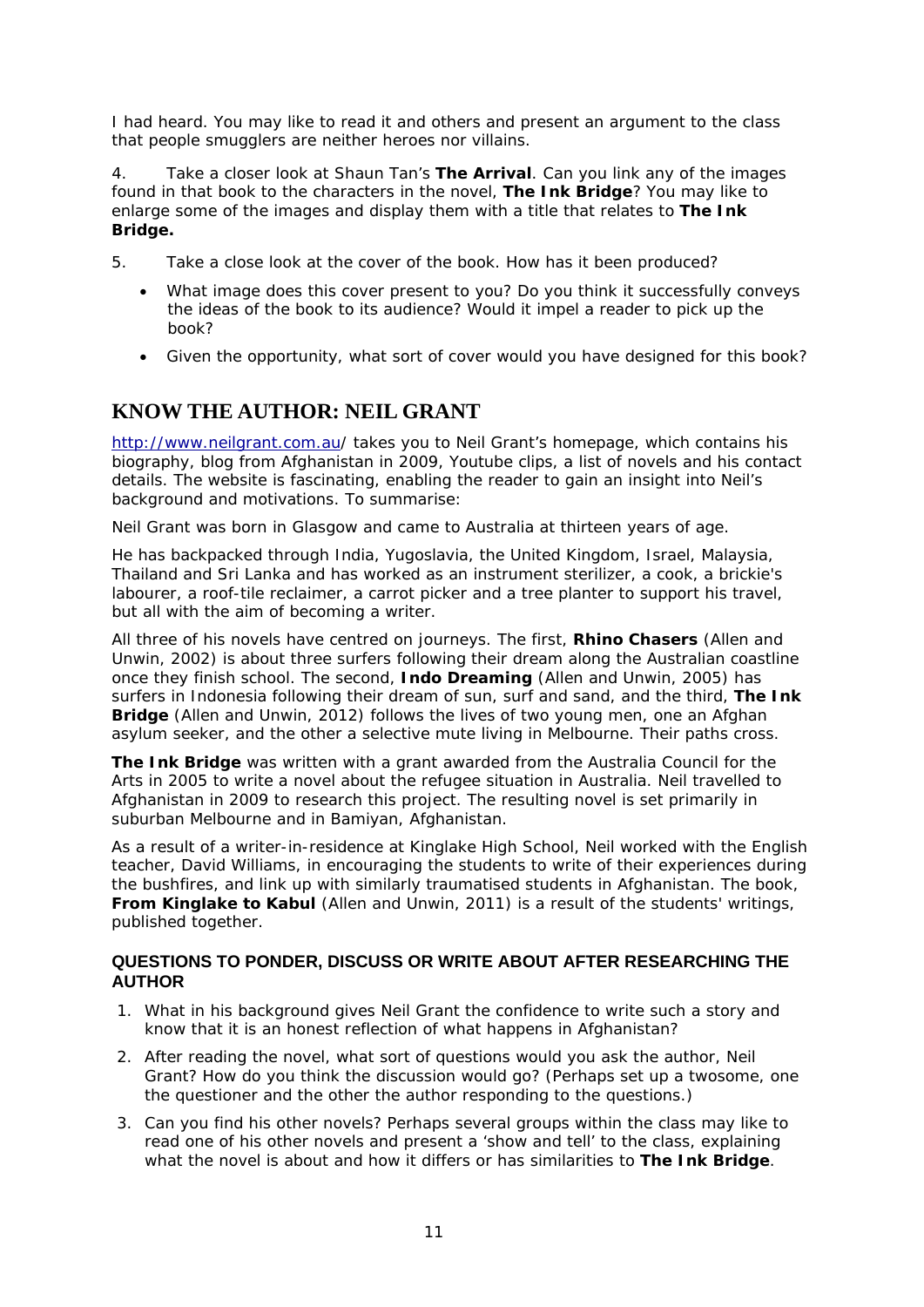- 4. Neil Grant lives in an artist's colony outside Melbourne.
	- What is an artist's colony? Can you find out more information about one?
	- Have there been any others in Australia that have been well known? What are the benefits of living with others of like mind? Can you think of any drawbacks?
- 5. What other authors have you read that may be similar to Neil Grant?
- 6. Can you make an addition to his web page that lists other similar authors and their novels? Some libraries give out a bookmark, *If you liked this author, then you may like...*with a list of authors and novels similar to the one just read. Prepare one for your library.
- 7. On a map of South East Asia and the Middle East, pin point the places that Neil Grant travelled to as a young man; where his novels are set; and where he went to gather information for his most recent novel.
- 8. It is intriguing that writers like Neil Grant do not follow the worn path of completing Year 12, going to university and then settling down to a working life. His life has been quite different. Do you know of any other authors for whom the straight and narrow path was not followed?
- 9. Many authors say that to experience a wide variety of work places, countries and people enhances their writing. How is this reflected in Neil Grant's writing?

## **LITERATURE CIRCLE**

A Literature Circle occurs when a class is divided into small groups, each group reading one of a number of books similar to the one being studied. It is important that each group set the rules of the group and assess themselves. It is expected that each group read one book over 6 or so weeks, keep records about what they like about that book and report back to the class. Ask your teacher-librarian for help with this as they may be able to suggest other works to include, and give a book talk to your class to help the groups select their book. I usually have 6 or so copies of each of the books ready for the groups to select and allow each group to select which novel they will read. I usually ask volunteers to come in and read with each group to help keep them on task.

Once selected, the groups will have a lesson a week to read in class, and the leader of the group will allocate how much of the book will be read between lessons. At each session, the group discusses what has been read so far and works out things like plot, story, characters and theme(s), to present to the class. Proformas are available as Blackline Masters at the end of these notes (BLM 2 & BLM 3).

Each group is then able to make a presentation at the end to showcase in some way the book they have read.

There are a number of books that have been written around the theme of refugees and asylum seekers. Some are for younger readers (*Soraya the storyteller*, *To the boy in Berlin* and *Boy overboard*, for example) and some are picture books (*The littlest refugee*, *Ziba came on a boat* and *Th*e *arrival*, for example) and could be used in this unit.

Each group takes one novel to read, but one group may like to look at several aimed at younger readers, or look at a group of picture books on the theme.

#### **RELATED TITLES:**

#### **The arrival** (Shaun Tan, Lothian, 2006)

This award winning picture book will stun its readers when they see the pictures showing immigration in all its aspects, from single people, families and children leaving the places they were born to find a new life. Their sufferings, their dreams, the realities of moving from one country to another are exposed here. Working with a group of young New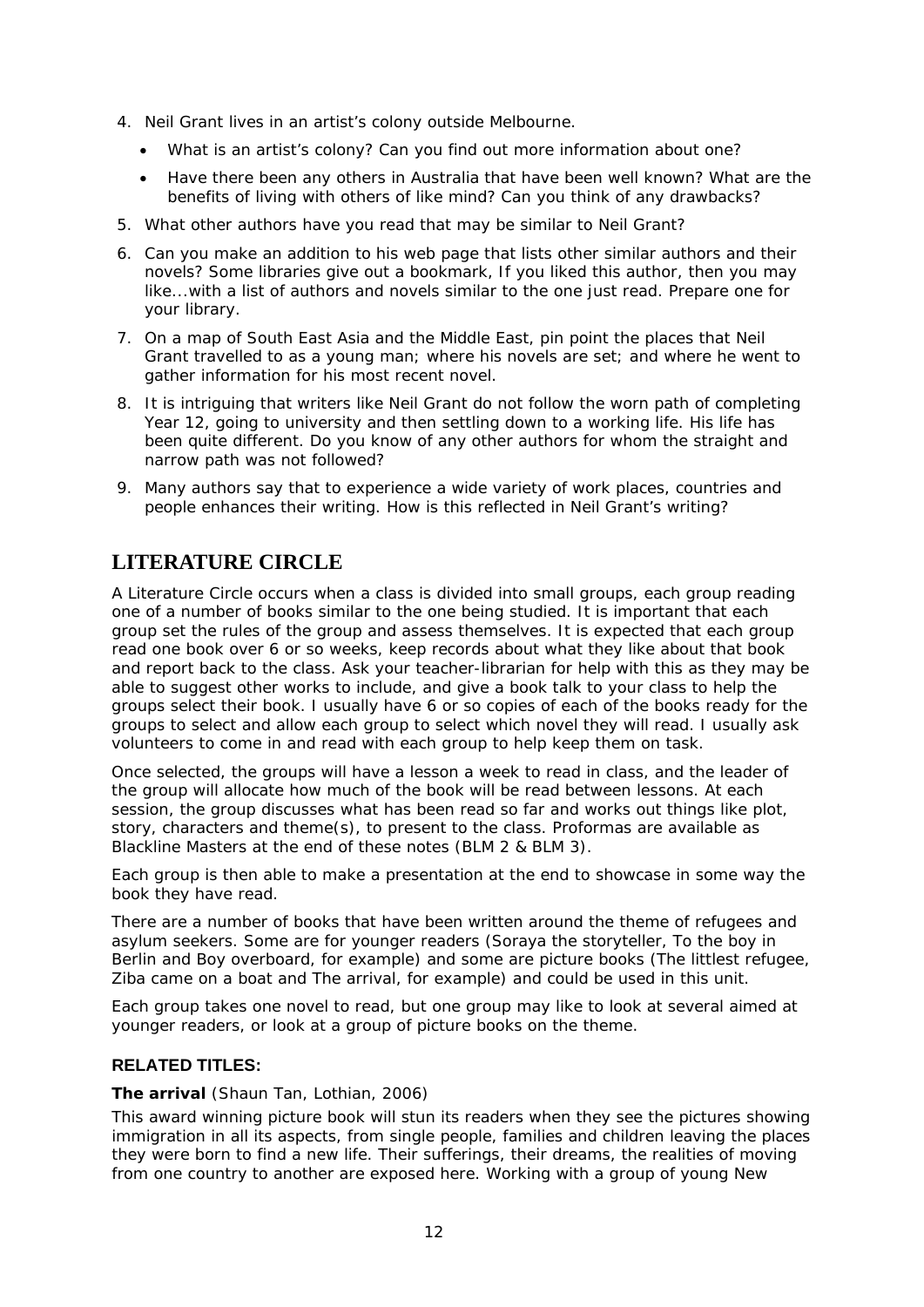Arrivals in a school I was amazed at how much they recognised and the discussions which came out of their reading this wordless book.

#### **Australia locked up** (John Nicholson, Allen and Unwin, 2006)

John Nicholson takes readers through the array of prisons in Australia, from those that kept the convicts enclosed in the first 50 years of the country, to the detention centres of today's Australia.

#### **Boy overboard** (Morris Gleitzman, Puffin, 2005)

Middle Eastern boy, Jamal is given a voice in this story of a refugee coming to Australia via the help of people smugglers, but separated from his parents on the long trip over the sea from Indonesia. All the heartbreak of having to leave the country of your birth, of trying to avoid the authorities to finally end up in a detention centre in the country which you hoped would take you, are given full rein in this story for middle school readers, with the sequel, **Girl underground** following in 2006.

#### **From Kinglake to Kabul** (Neil Grant and David Williams, Allen and Unwin, 2011)

Children traumatised by the bushfires of 2009 in Victoria were part of a project writing short stories and poetry along with a group of children in Kabul, living in the midst of war. The two groups opened their hearts to each other through their writing and eventually some of the group from Kabul visited Australia in 2010. This book is a collection of their writings showing each group's tenacity and hope.

#### **The happiest refugee** (Anh Do, Allen and Unwin, 2010)

Comedian Anh Do brings his infectious smile and contagious laughter to the story of his family's flight from Vietnam in the 1970's to the relative calm of Australia, where his parents worked hard to create a better life for their children. Anh Do is candid about his life, educated in the Catholic tradition, going to university but ending up as a comedian and then marrying.

#### **The little refugee** (Anh Do, Allen and Unwin, 2011)

Anh Do's award winning story of his life, **The happiest refugee**, is reduced to its basics in this picture book for younger readers of his family's escape from Vietnam and finding peace in Australia.

#### **Mahtab's story** (Libby Gleeson, Allen and Unwin, 2008)

Gleeson interviewed and talked to many girls in schools in Sydney, to develop this story, an amalgam of all their stories, refugees forced to flee their own countries as religious fanaticism took over. Mahtab and her mother are told to wait in Pakistan by their father who has gone on ahead but after months of not hearing from him, decide to move on to put themselves into the hands of people smugglers.

#### **Refugee : the diary of Ali Ismail** (Allan Sunderland, Scholastic, 2007)

One in the series, **My Australian Story**, this one tracks the life of Ali Ismail as he flees persecution in Afghanistan, boarding a rickety boat to come across the sea to Australia, then finding himself in a detention centre. But the story becomes scarier as he escapes and finds his way to Melbourne, where in hiding from the authorities he falls into unscrupulous hands.

#### **Refugees** (David Miller, Lothian, 2004)

A fascinating picture book which reduces the idea of becoming a refugee and fleeing for your life to the story of two ducks, having to find a new pond to live in. The parallels are obvious to all readers, and much will be gained by discussion.

#### **Saving Private Sarbi** Sandra Lee (Allen and Unwin, 2011)

The story of the Labrador/Newfoundland cross sniffer dog has all the ingredients of a page turner as Sarbi, no longer able to stay with her family, is trained by the army in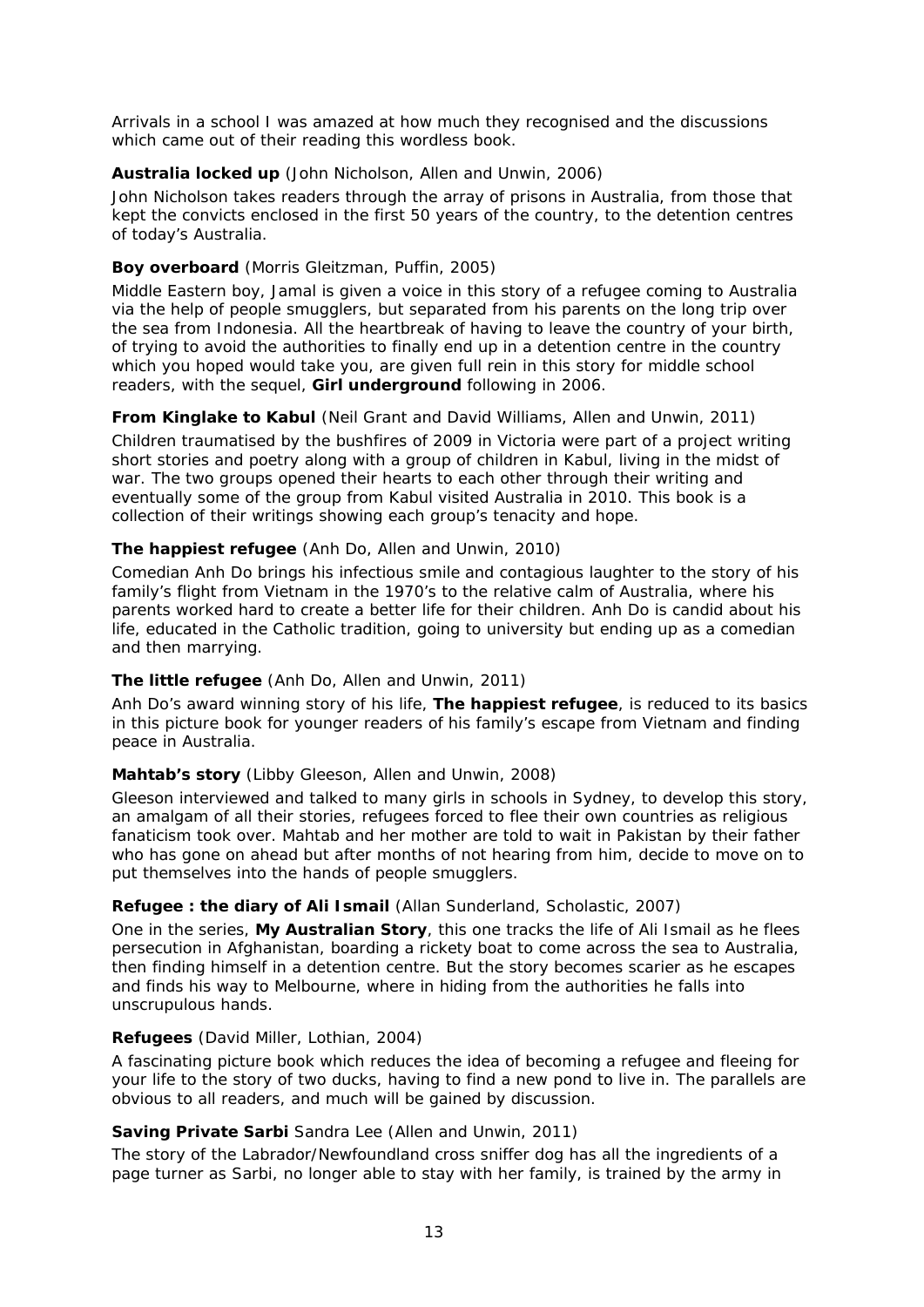sniffing out explosives and deployed to Afghanistan. When she goes missing in a battle with the Taliban, it is thought she is dead, but surprisingly she is found 14 months later.

#### **Sektion 20** (Paul Dodswell, Bloomsbury, 2011)

Asylum seeking from a different angle is shown to readers when during the Cold War Alex and Geli are smarting under the strict regime in the German Democratic Republic. After being tortured, Alex's family realise that they will always be under suspicion and that their children will have many doors closed to them, so they escape into West Germany. But their troubles are still not over.

#### **Soraya the storyteller** (Rosanne Hawke, Lothian, 2004)

Hawke has drawn together a story from all those she heard while living and teaching in Pakistan, making a story imbued with the folk tales of that country. The girl Soraya also knows and loves these stories and she holds them for her family as they travel to Australia, eventually settling under a Temporary Protection Visa, not knowing where their path will lead.

#### **To the boy in Berlin** (Elizabeth Honey and Heike Brandt, Allen and Unwin, 2007)

When Henni makes contact with a boy in Berlin, Leo, with the same name of the family which once owned her house, she is ecstatic, but over the months the prejudice which she uncovered directed at her house's family 100 years ago, seems to be happening all over again in Germany with the Guest Workers, the son of one being Leo's best friend. The parallels in both countries make fascinating reading for middle school readers.

#### **Walk in my shoes** (Alwyn Evans, Penguin, 2004)

Gulnessa and what is left of her family flee Afghanistan after their father and brother are taken away by the Taliban. She survives keeping her family together despite the treatment by authorities in the place they all hoped would be a refuge for them, Australia.

#### **Ziba came on a boat** (Liz Lofthouse, illustrated by Robert Ingpen, Penguin, 2007)

A story about refugees for younger readers, this has Ziba on a unseaworthy fishing vessel being taken across the sea, dreaming of her father telling stories, of gunfire and running away and then of happy smiling faces welcoming her to her new land.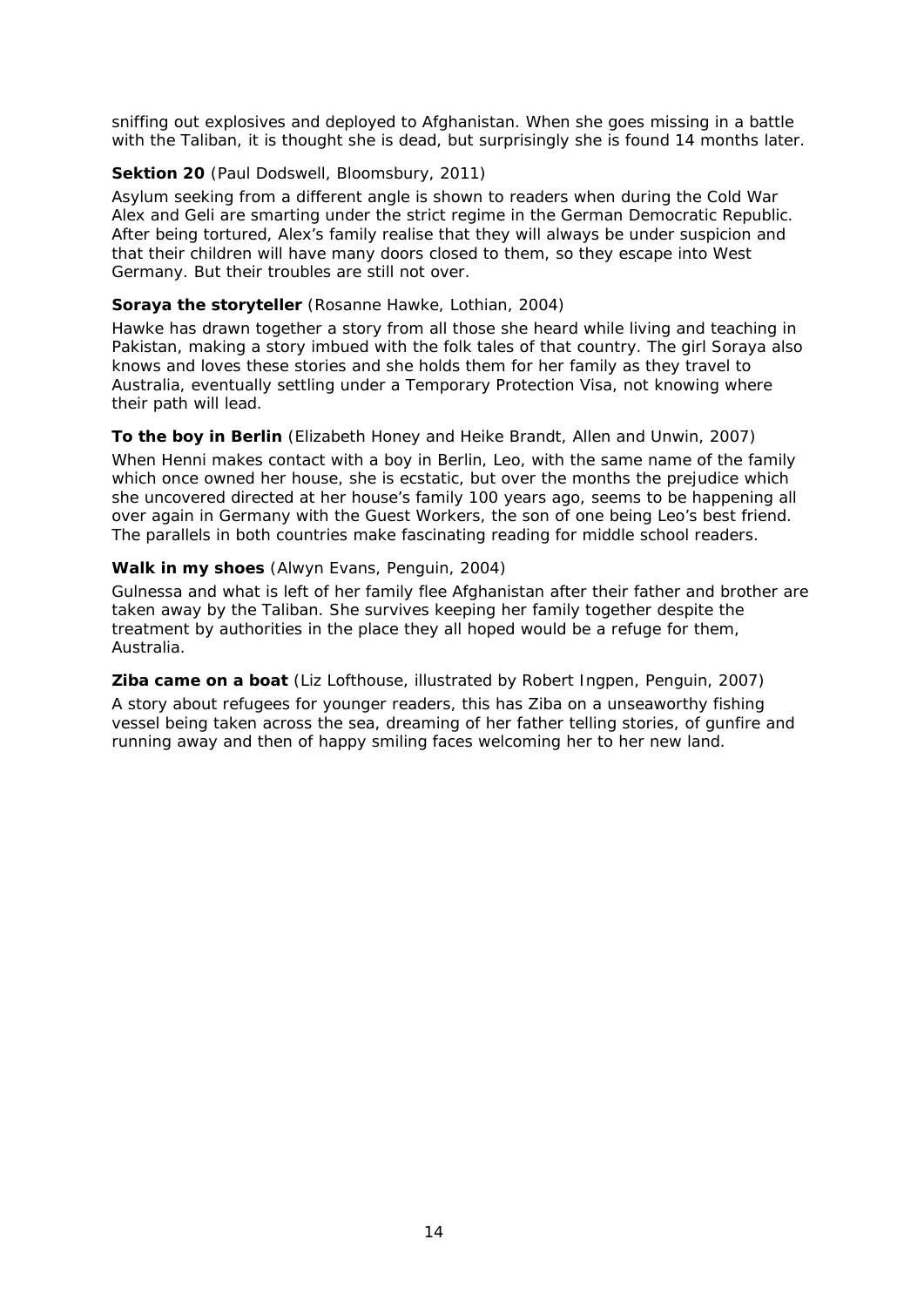## **ABOUT THE WRITERS**

#### **NEIL GRANT**

Neil Grant was born in Glasgow Scotland in the Year of the Fire Horse. He learnt to speak Australian at the age of thirteen when he migrated to Melbourne with his family. He finished high school at the International School of Kuala Lumpur in 1985 and spent the next fourteen years working on his résumé and travelling to places such as Israel, Yugoslavia, India, Nepal, Thailand, Greece, Italy, the UK and Tasmania. In 2000 he graduated from RMIT's Professional Writing and Editing course and had his first novel (*Rhino Chasers*) accepted by Allen & Unwin. He travelled through Indonesia for two months researching his second novel *Indo Dreaming* which was published by Allen & Unwin in 2005 and shortlisted for the Queensland Premier's Literary Award and the Melbourne Prize for Best Writing.

*The Ink Bridge* is about candles, friendship and refugees and based partly in Afghanistan. To research this novel, he travelled to Kabul and Bamiyan in Afghanistan in 2009 with the help of an Australia Council grant. After this trip, he worked with teacher David Williams at Diamond Valley College to produce the student anthology *1000 Pencils: from Kinglake to Kabul* [\(www.1000pencils.com.au\)](http://www.1000pencils.com.au/) published by Allen & Unwin as *From Kinglake to Kabul* in 2011.

At every opportunity he escapes to write and dream to a mudbrick cottage he built himself on the Far South Coast of NSW.

Neil has three children and lives in Cottles Bridge, Vic.

#### **FRAN KNIGHT**

Fran is a retired teacher librarian who loves adolescent fiction. She speaks at conferences, writes teacher notes and has articles in *The Literature Base*, *Magpies*, *ACCESS* and *Viewpoint* and has reviewed since the 1970's for *Magpies* and *Fiction Focus*.

In 2005, her book*, Ngadjuri: Aboriginal peoples of South Australia's Mid North Region* was published, following 20 years of research. Pledger Consulting has published ten books which reflect Fran's reading, with lists of books in subject headings, the latest being *Literature to support the Australian curriculum, Annotated lists of fiction and poetry.*

Fran's contribution to teacher librarianship has been recognised with the South Australian Teacher Librarian of the Year award in 2005, and Honorary Life Membership of SLASA (School Library Association of South Australia) in 2007.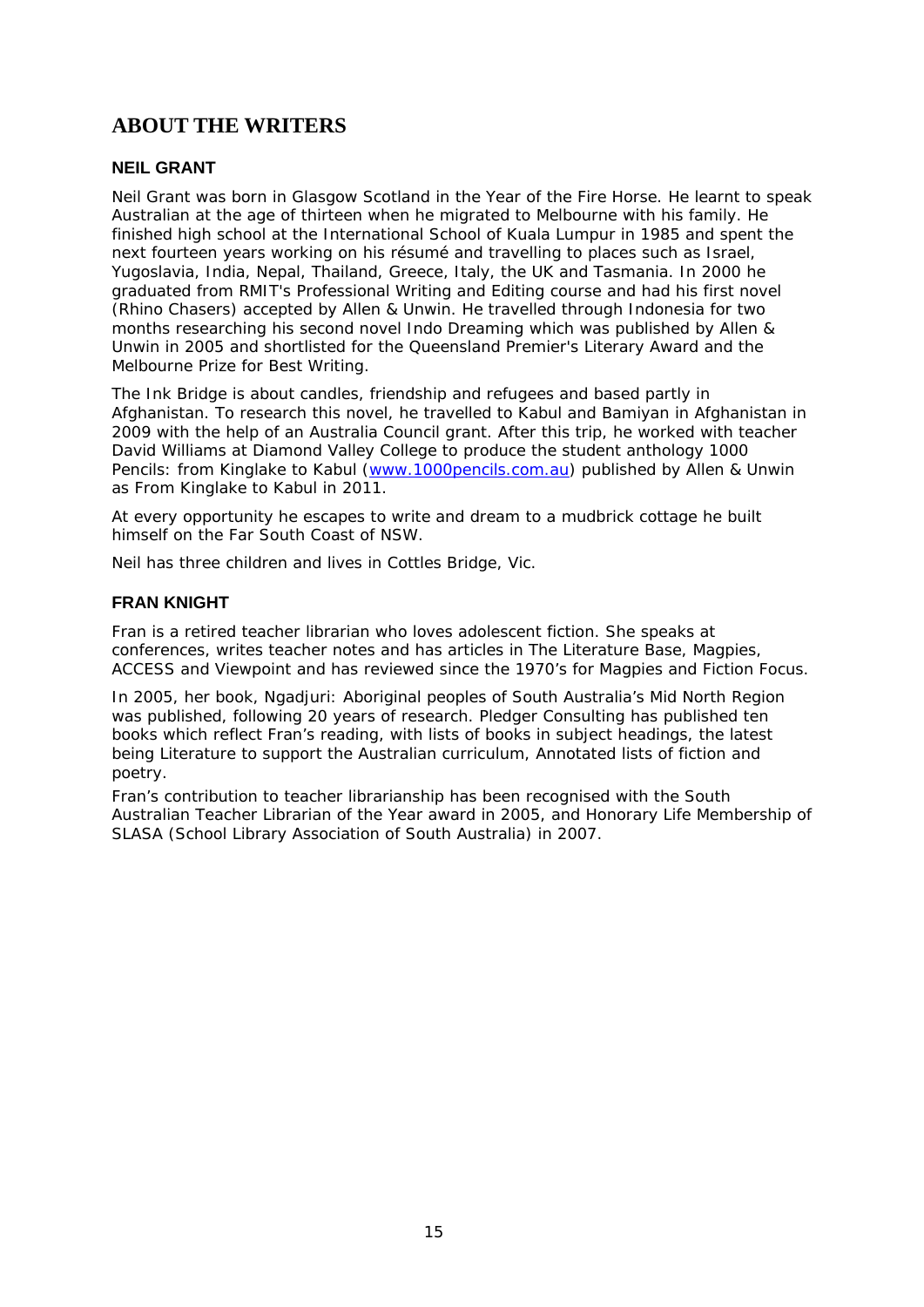#### **Women in** *The Ink Bridge*

In **The Ink Bridge**, some women are presented whose situations are quite different.

- Omed's mother
- Hec's mother
- Hec's tour guide, Arezu (Part Three)
- Omed's sister, Leyli, (Part Three, Chapter 3)

#### **Individual work**

Reread the sections of the book which tell the reader about these women characters. Choose one woman who appeals to you.

Fill in the form below, filling it with information about one of the women.

| Name of the woman                  | Description            | Family situation           |
|------------------------------------|------------------------|----------------------------|
| Her place within the<br>community  |                        |                            |
|                                    |                        |                            |
| Relationship to main<br>characters | What work does she do? | What does the future hold? |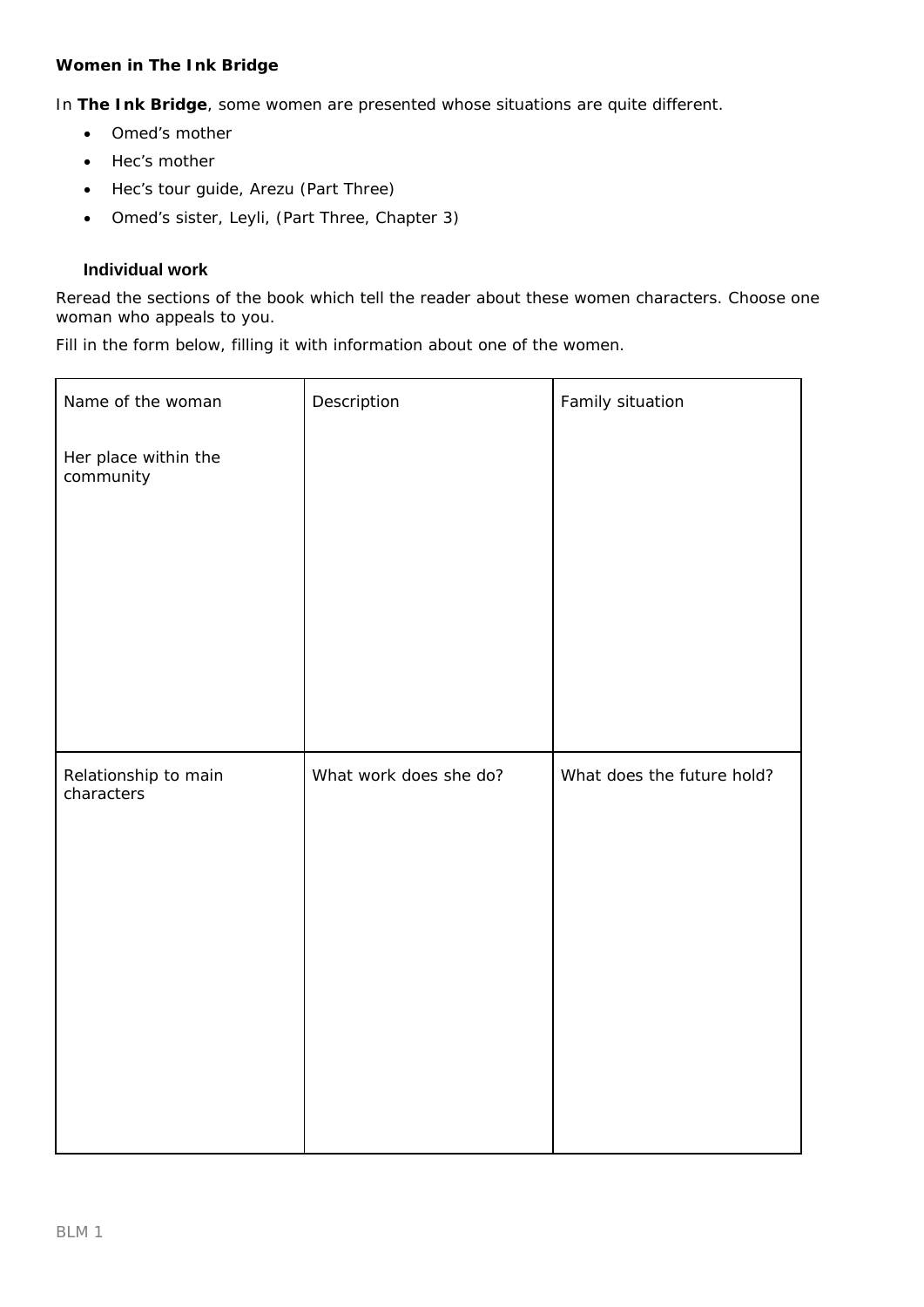| Group members:   |                         |                         |                                 |
|------------------|-------------------------|-------------------------|---------------------------------|
| Novel being read |                         | Author                  | Characters                      |
|                  | When is the novel set?  | Where is the novel set? | What is the theme of the story? |
|                  | <b>Reading Schedule</b> |                         |                                 |
|                  | <b>Chapters to read</b> | <b>Summary</b>          |                                 |
| Week 1           |                         |                         |                                 |
| Week 2           |                         |                         |                                 |
| Week 3           |                         |                         |                                 |
| Week 4           |                         |                         |                                 |
| Week 5           |                         |                         |                                 |
| Week 6           |                         |                         |                                 |